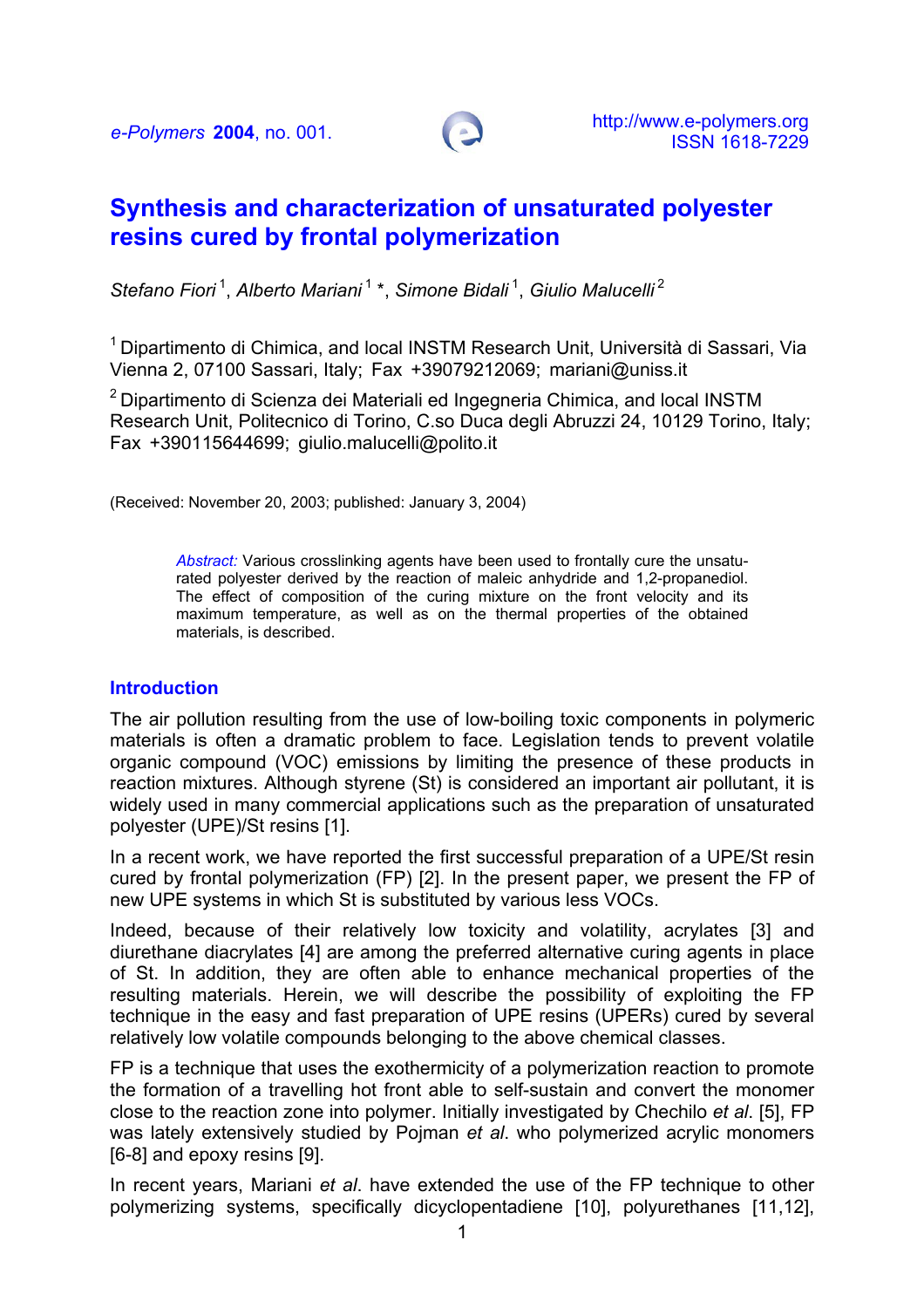interpenetrating polymer networks [13] and a UPE/St resin [2]. Several applications of FP have been proposed: White *et al*. investigated the curing of epoxy-based materials [14], Pojman *et al*. prepared thermochromic composites [15] and polymerdispersed liquid crystal (PDLC) materials [16], Morbidelli *et al*. obtained homogenous polymer blends [17] and copolymers [18], Washington and Steinbock synthesized hydrogels [19], Mariani *et al*. prepared PDLC films [20] and applied FP to the consolidation of porous materials [21].

In this work, we report on the synthesis and characterization of several UPERs obtained by the UPE shown in Fig. 1 (hereinafter UPE) which was cured by 2 hydroxyethyl acrylate (HEA) or mixtures constituted of acrylic acid 2-16-(2-acrylovloxyethoxycarbonylamino)hexylcarbamoyloxy]ethyl ester (DUDA, Fig. 2) and St or HEA.



Fig. 1. The UPE used in the present work



Fig. 2. The diurethane diacrylate (DUDA) used as a curing agent in the present work

## **Experimental part**

HEA, St and benzoyl peroxide (BPO) were purchased from Aldrich and used as received. Aliquat® persulfate (APS), UPE and DUDA were prepared as reported in the literature [22,2,23].

Technical equipment: K-type thermocouple connected to a digital thermometer reader Delta Ohm model DO 9416. DSC measurements were obtained with a Mettler DSC 30 in a temperature range between -100 and +200°C, with a heating rate of 10°C/min, under nitrogen atmosphere. Two consecutive scans were collected for each sample; first scans were used for estimation of monomer conversion; thermal properties  $(T<sub>g</sub>$  data) were measured on the second scan.

Throughout the discussion section, abbreviations will be used. Each is composed of some characters and refers to samples: the character before the hyphen indicates the technique with which the sample was synthesized (F for frontal polymerization; B for batch polymerization). The characters after the hyphen refer to the crosslinking agent(s) (H for HEA; SD for mixtures composed of St and DUDA; HD for mixtures composed of HEA and DUDA). The number is used to distinguish different samples.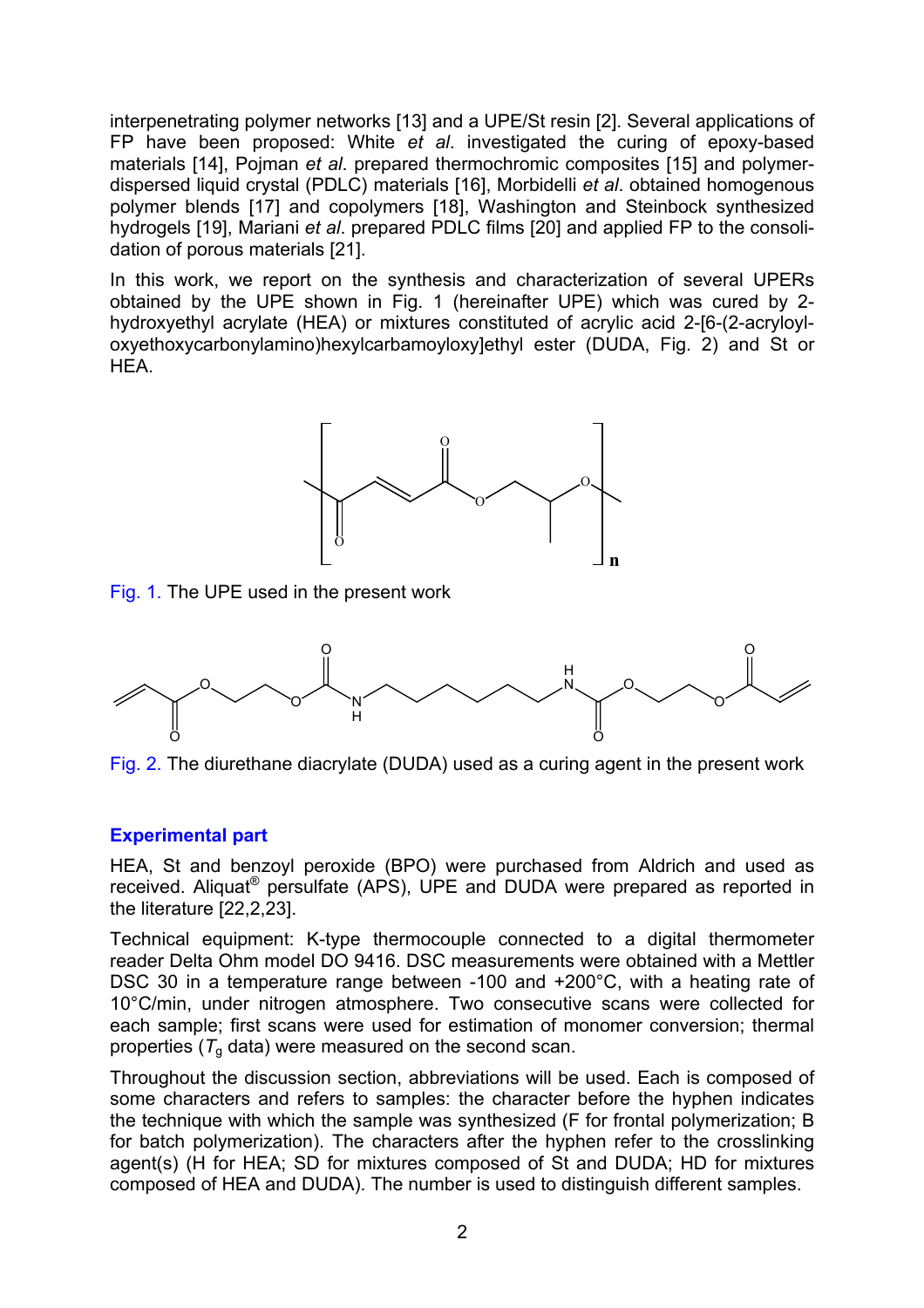Reproducibility of  $T_{\text{max}}$  (as defined in Fig. 3) data was  $\pm$  5°C and that of front velocity, *V*f, was ± 0.05 cm/min. Error bars in the following plots indicate these variation ranges.

The composition of samples discussed in the text is given in Tab. 1. In this table, the weight content of UPE refers to the total amount of UPE + crosslinking agent(s).

In the following, [APS] and [BPO] are expressed in mol-% with reference to 100 mol of crosslinking agent(s).

| Sample                                 | UPE <sup>a</sup> | HEA/HD <sup>b</sup> | DUDA/HD <sup>c</sup> St/SD <sup>d</sup> |            | DUDA/SD <sup>e</sup> | Initiator        |
|----------------------------------------|------------------|---------------------|-----------------------------------------|------------|----------------------|------------------|
|                                        | in $wt.-\%$      | in $wt.-%$          | in $wt.-%$                              | in $wt.-%$ | in $wt.-%$           | in mol- $%$      |
| $F-H1$<br>$B-H1$                       | 70               | 100                 | 0                                       |            |                      | 3.0 <sup>f</sup> |
| $F-H2$                                 | 30               | 100                 | $\mathbf 0$                             |            |                      | 3.0 <sup>1</sup> |
| F-SD1<br>B-SD1                         | 70               |                     |                                         | 16         | 84                   | 2.0 <sup>9</sup> |
| F-SD <sub>2</sub><br>B-SD <sub>2</sub> | 70               |                     |                                         | 33         | 67                   | 2.0 <sup>9</sup> |
| F-HD1<br>B-HD1                         | 70               | 84                  | 16                                      |            |                      | 3.0 <sup>f</sup> |
| F-HD <sub>2</sub><br>B-HD <sub>2</sub> | 70               | 67                  | 33                                      |            |                      | 3.0 <sup>f</sup> |
| F-HD <sub>3</sub>                      | 70               | 50                  | 50                                      |            |                      | 3.0 <sup>1</sup> |

Tab. 1. Composition of samples with acronyms used in the text

<sup>a</sup> Weight content of UPE referred to the total amount of reaction mixture.<br><sup>b</sup> Weight content of HEA referred to the total amount of crosslinking agent HD. <sup>c</sup> Weight content of DUDA referred to the total amount of crosslinking agent HD.

 $d$  Weight content of St referred to the total amount of crosslinking agent SD.

<sup>e</sup> Weight content of DUDA referred to the total amount of crosslinking agent SD.  $f$  APS.  $g$  BPO.

## *FP runs*

In a typical run, a non-adiabatic glass test tube (inner diameter: 16 mm) was loaded with an appropriate quantity of UPE homogeneously mixed with a suitable amount of curing agent(s) (HEA, or mixtures of DUDA and St (hereafter SD), or mixtures of DUDA and HEA (hereafter HD)) and a radical initiator (BPO or APS). The total amount of mixtures was always 7.0 g (Tab. 1).

A K-type thermocouple was placed into the above mixtures and located at *c.* 2 cm from the bottom of the tube. Temperature was monitored with a digital thermocouple reader (sampling rate: 1 Hz). FP reactions were ignited by heating the external wall of the tube in correspondence to the upper surface of the mixture until the formation of the travelling front started.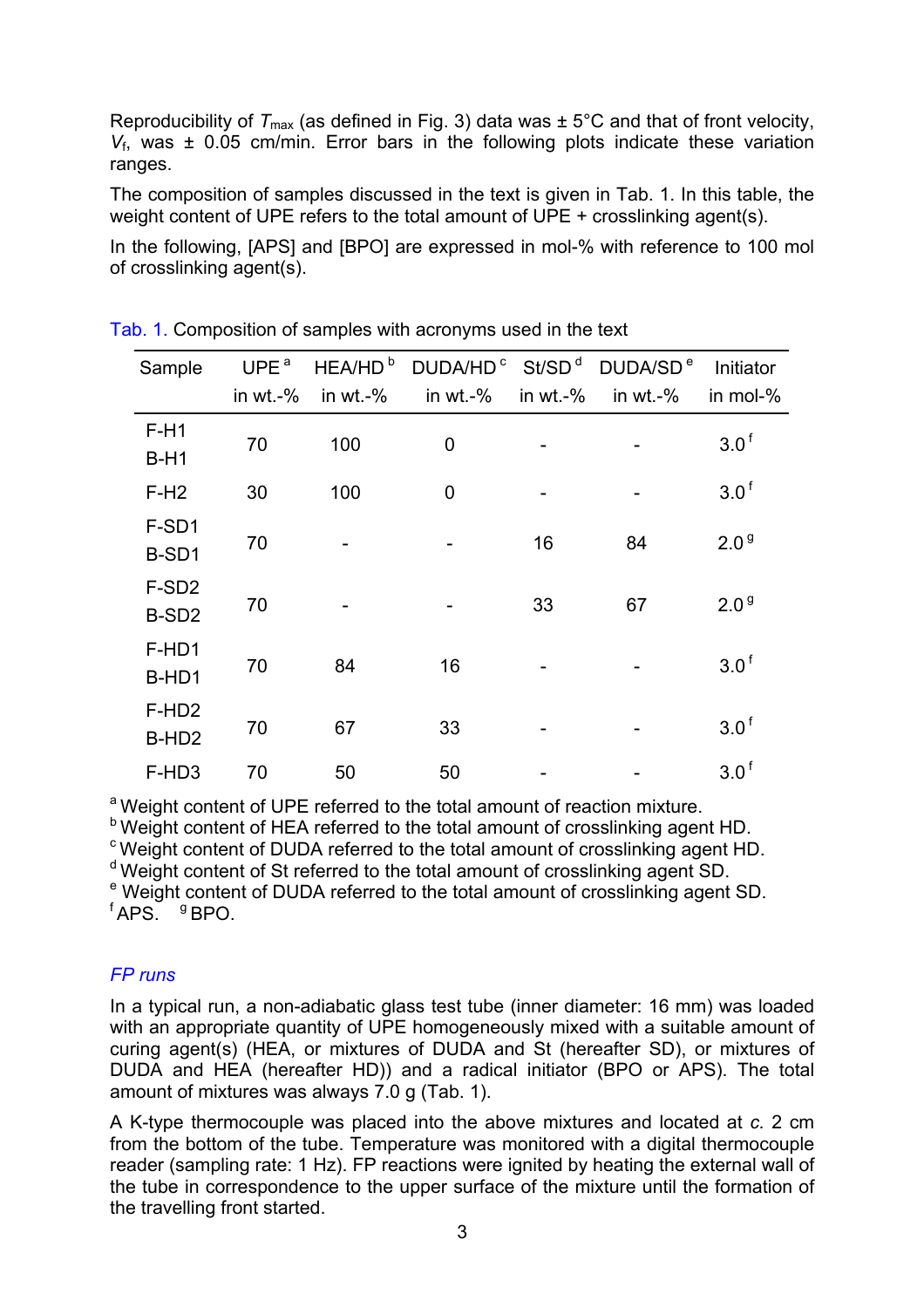After the end of the experiments, test tubes were cooled to room temperature. Afterwards, the crosslinked polymers were ground, extracted in a Soxhlet with diethyl ether to remove the unreacted products and dried in vacuum. Yields were quantitative.

#### *Batch polymerization runs*

Control samples having the same composition as their FP counterparts were synthesized by standard batch methods in the same above reactors placed in a thermostatic oil bath set at 80°C for 1 h. Product work-up was as described above. Yields were quantitative.

### **Results and discussion**

### *Use of HEA as the crosslinking agent*

HEA was chosen as a substitute of St for its properties of high reactivity, high solubility, low volatility and low toxicity. Initially, the reaction conditions under which *pure* FP can be performed have been determined. The term 'pure' refers to FP as the unique polymerization mode occurring at a given time. In particular, it indicates that no spontaneous polymerization (SP) occurs simultaneously.

APS was used as the radical initiator, this compound being able to give radicals without forming gaseous species responsible for bubble formation in the resulting material. In a first set of experiments its amount was kept constant and equal to 3.0 mol-%.

Pure FP occurs only when  $20 \leq HEA \leq 100$  wt.-% (with reference to the total amount of HEA + UPE). When HEA < 20 wt.-%, FP does not take place. This fact is attributable to a non-sufficient amount of released heat for FP to self-sustain. A temperature profile recorded during a typical FP experiment is shown in Fig. 3.



Fig. 3. A temperature profile recorded during a typical FP run (F-H2)

*T*max is the maximum temperature reached by the propagating front. The flat part of the curve, referring to regions not yet reached by the front, confirms that no SP was simultaneously occurring. Indeed, if this was not the case, due to the exothermicity of the latter, a temperature increase should be recorded.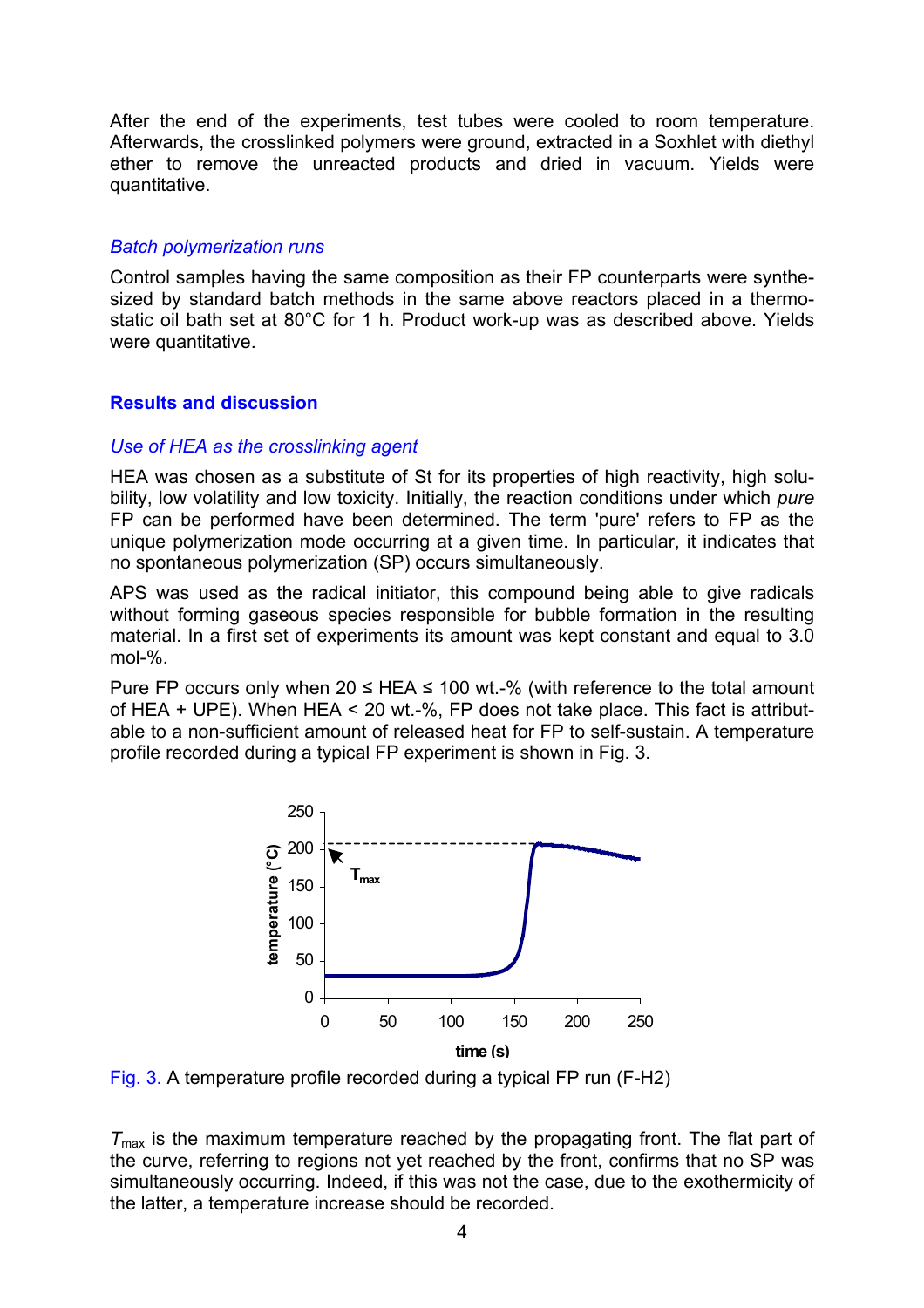In Fig. 4,  $T_{\text{max}}$  as a function of UPE weight content is reported ([APS] = 3.0 mol-%). As can be seen, the larger the amount of UPE, the lower  $T_{\text{max}}$ . In particular, when UPE > 80 wt.-%, FP does not self-sustain or does not start at all. This fact and the finding that the highest temperature of 228°C refers to the FP of neat HEA suggest that the whole reaction is *driven* by that of the latter monomer. Indeed, if the amount of HEA is not sufficiently large, the quantity of heat released does not permit FP to sustain itself.

Similar considerations can be made by looking at the dependence of  $V_f$  on the UPE content (Fig. 5). Indeed, also this parameter looks strongly influenced by the heat released during HEA polymerization, thus resulting in a dramatic  $V_f$  decrease from 15.5 cm/min (neat HEA) down to 0.25 cm/min (at UPE = 80 wt.-%).



Fig. 4.  $T_{\text{max}}$  as a function of the amount of UPE in the UPE/HEA system ([APS] = 3.0 mol-%)



Fig. 5.  $V_f$  as a function of the amount of UPE in the UPE/HEA system ( $[APS] = 3.0$ mol-%)

In a second set of experiments, the effect of APS concentration on  $T_{\text{max}}$  and  $V_f$  was investigated by keeping constant the HEA content (30 wt.-%).  $T_{\text{max}}$  was found to be strongly dependent on [APS], which was allowed to range from 1.0 to 10 mol-% (Fig. 6). The former is the minimum value of APS necessary for FP to occur. Also in this case, the corresponding  $V_f$  plot shows a quite similar trend (Fig. 7).

*V*f rises as APS increases, ranging from 0.3 cm/min (at [APS] = 1.0 mol-%) to 0.7 cm/min (at [APS] = 5.0 mol-%). This plateau value is kept also for [APS] = 10 mol-%.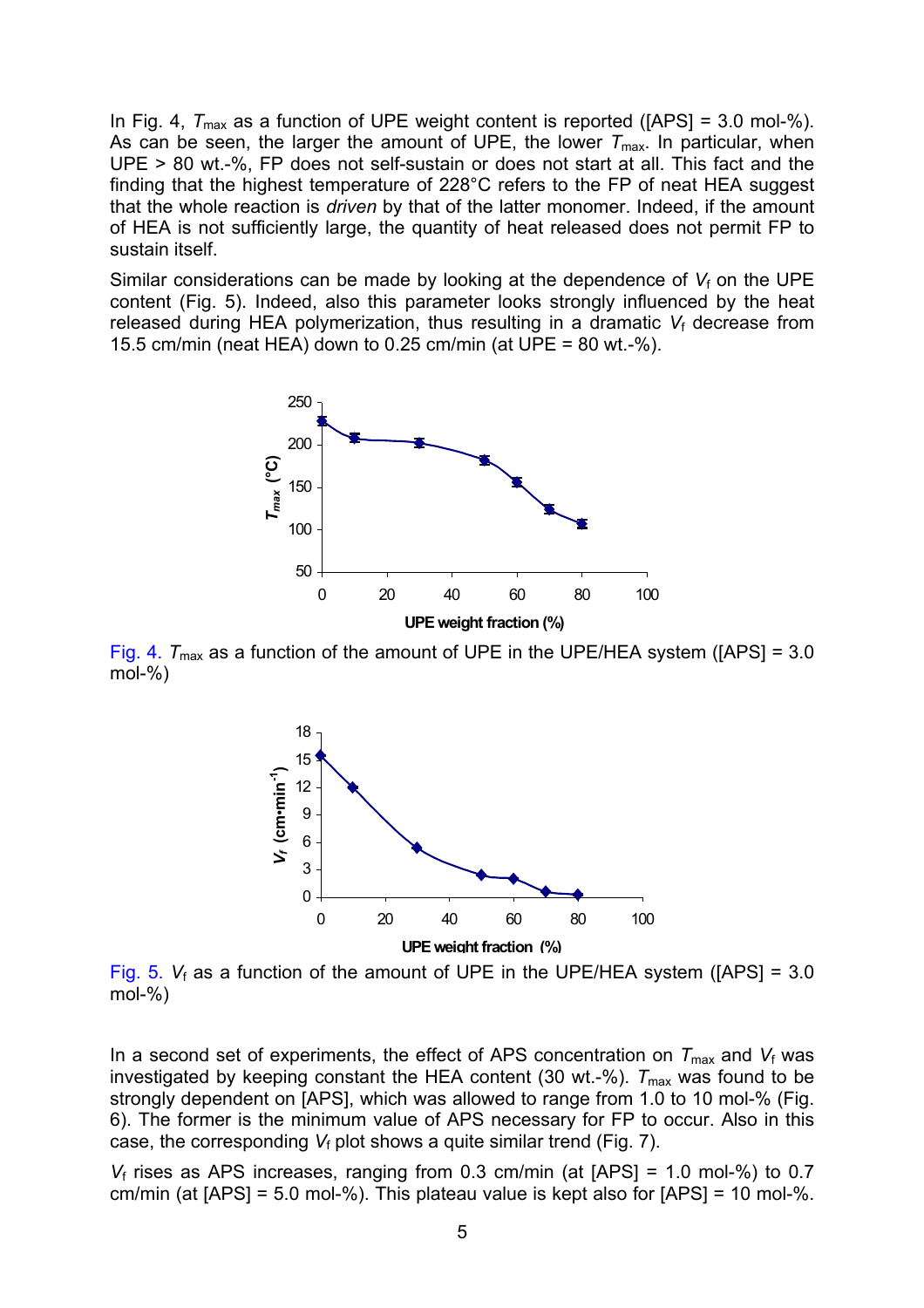The *T*<sup>g</sup> values of two samples having the same composition prepared by FP and batch reaction (F-H1 and B-H1, respectively) are collected in Tab. 2 together with those of the other samples discussed in the following. The data indicate a substantial independence of  $T_q$  from the polymerization technique used (34 $^{\circ}$ C for B-H1 and 35 $^{\circ}$ C for F-H1).



Fig. 6.  $T_{\text{max}}$  as a function of initiator concentration in the UPE/HEA system (HEA = 30 wt.-%)



Fig. 7.  $V_f$  as a function of initiator concentration in the UPE/HEA system (HEA = 30 wt.-%)

Tab. 2.  $T_q$  values (in  $°C$ ) of some samples prepared in the present work

|  |  |  | F-H1 B-H1 F-SD1 B-SD1 F-SD2 B-SD2 F-HD1 B-HD1 F-HD2 B-HD2 |  |  |
|--|--|--|-----------------------------------------------------------|--|--|
|  |  |  | +35 +34 +52 +48 +45 +53 +29 +36 +32 +39                   |  |  |

DSC traces ( $1<sup>st</sup>$  and  $2<sup>nd</sup>$  scans) of the F-H and B-H samples investigated do not evidence the presence of exothermic peaks due to unreacted functionalities in the polymerized mixtures. This fact and gravimetric analysis infer that both polymerization techniques allow reaching complete conversion. As an example, the DSC thermograms related to the  $1<sup>st</sup>$  scan performed on samples F-H1 and B-H1 are reported in Fig. 8.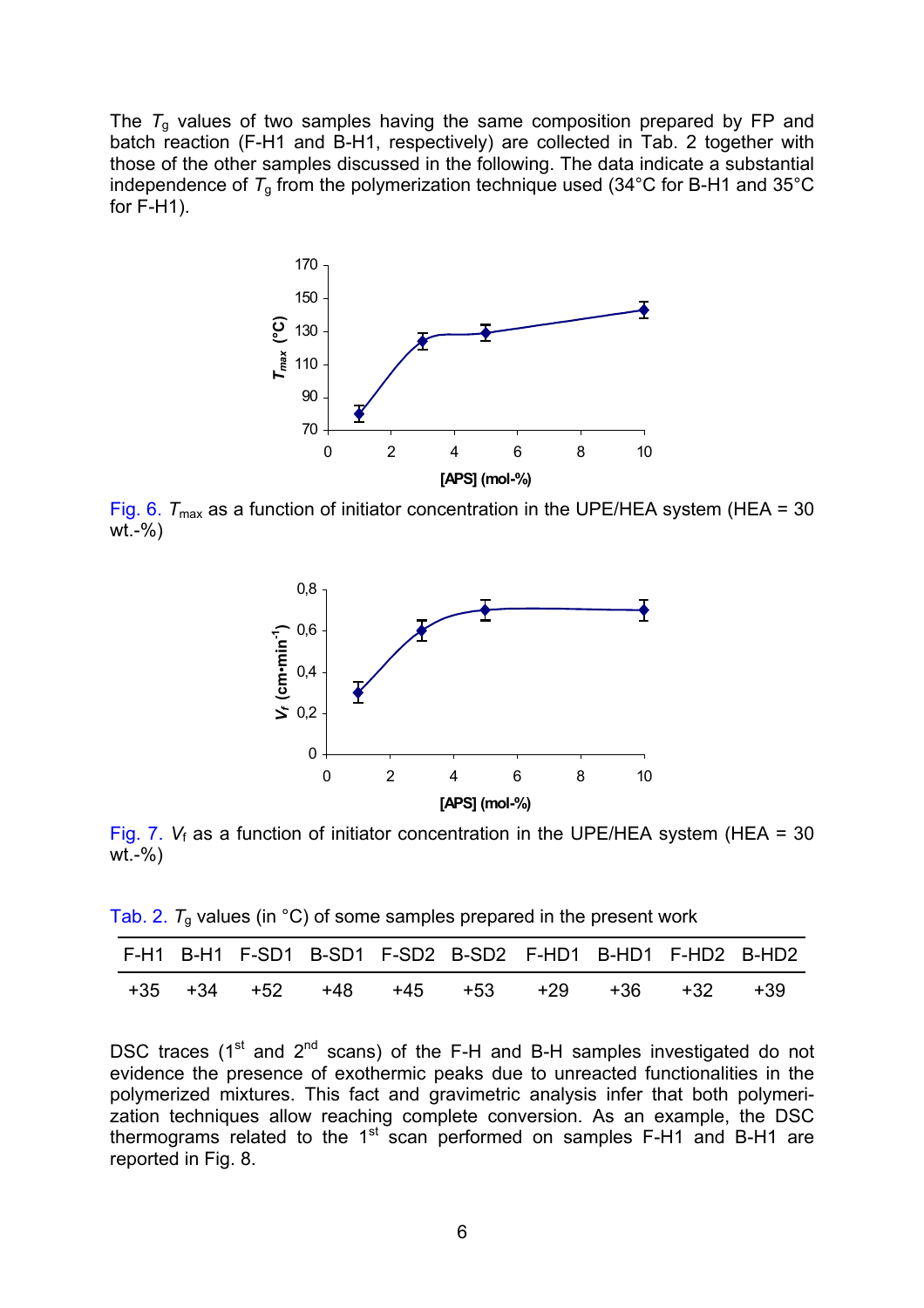



## *Use of St and DUDA mixtures as crosslinking agents*

UPE/St resins are very common. However, in some cases St can be partially replaced by a diurethane diacrylate such as DUDA (Fig. 2). This class of monomers is easily obtained by reaction between a diisocyanate and a hydroxyacrylate. According to ref. [23], we have synthesized DUDA starting from hexamethylene diisocyanate and HEA. In this part of the present work, this compound has been used in the frontal curing of UPE together with various amounts of St.

On the basis of what was previously studied by us [2], and taking into account the common commercial formulations, we have investigated the frontal curing of UPE with 30 wt.-% of crosslinking agents (SD). SD was a mixture of St and DUDA in various relative ratios. BPO was employed as the radical initiator because of its use in practical applications. Its concentration was kept constant and equal to 2.0 mol-%.

The effect of the amount of DUDA on  $T_{\text{max}}$  and  $V_f$  is reported in Tab. 3. It can be seen that FP takes place only when the content of DUDA in SD is smaller than 50 wt.-%. Accordingly, the larger the amount of DUDA, the lower  $T_{\text{max}}$ . At variance, no significant  $V_f$  variations have been found in the aforementioned range ( $V_f$  = 0.5 - 0.6 cm/min).

| Sample            | <b>DUDA/SD</b><br>in wt.- $%$ | Vf<br>in cm/min | $\mathbf{I}_{\text{max}}$<br>in $^{\circ}$ C | Polymerization<br>mode |
|-------------------|-------------------------------|-----------------|----------------------------------------------|------------------------|
| F-SD1             | 16                            | 0.5             | 171                                          | FP                     |
| F-SD <sub>2</sub> | 33                            | 0.6             | 153                                          | FP                     |
| F-SD <sub>3</sub> | 50                            | -               | $\overline{\phantom{0}}$                     | no $FP$                |

Tab. 3.  $V_f$  and  $T_{\text{max}}$  as functions of the DUDA/SD ratio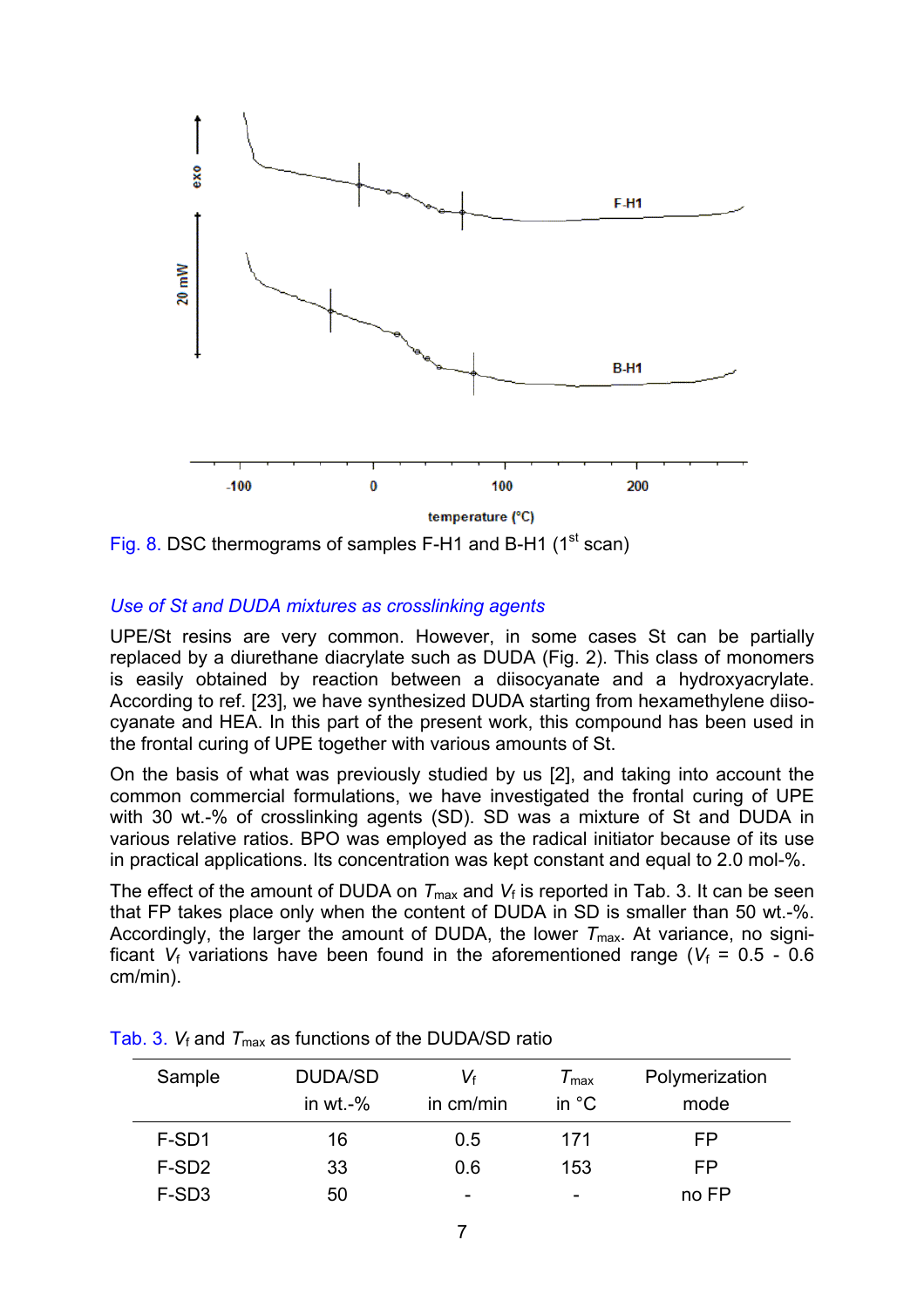Subsequently, the DUDA/SD ratio was kept constant (= 33 wt.-%) and the amount of BPO was allowed to vary in the range  $1.0 \leq$  [BPO]  $\leq$  5.0 mol-% in which pure FP took place. Indeed, it was found that when [BPO] > 5.0 mol-%, simultaneous SP was present, while when [BPO] < 1.0 mol-%, FP did not occur.

*V*f and *T*max as functions of [BPO] are reported in Figs. 9 and 10, respectively. In the considered FP range, both these parameters are characterized by a sharp variation: from 0.2 cm/min and  $88^{\circ}$ C (at [BPO] = 1.0 mol-%) to plateau values located at 0.5 cm/min and  $\approx 155^{\circ}$ C (at  $3.0 \leq$  [BPO]  $\leq 5.0$  mol-%).



Fig. 9. *V*f as a function of [BPO] in the UPE/SD system (DUDA/SD = 33 wt.-%)



Fig. 10.  $T_{\text{max}}$  as a function of [BPO] in the UPE/SD system (DUDA/SD = 33 wt.-%)

As previously discussed for the UPE/HEA systems, also the DSC analyses performed on UPE/SD products (obtained by either frontal or batch reactions) do not evidence any exothermicity. Therefore, complete monomer conversion was reached by both polymerization techniques. As an example, the DSC thermograms related to the first scan of samples F-SD1 and B-SD1 are reported in Fig. 11.

By contrast, we had found the presence of exothermic peaks in DSC traces of a similar system crosslinked in a batch process with styrene only [2]. Hence, the introduction of the diurethane diacrylate in the curing mixture allows reaching higher conversions during the batch polymerization reaction.

Moreover, as reported in Tab. 2, also in this case FP and batch processes lead to cured structures having similar thermal behaviour. By comparing the data in Tab. 2, it can be inferred that  $T_q$  values of F-SD and B-SD samples are higher than those of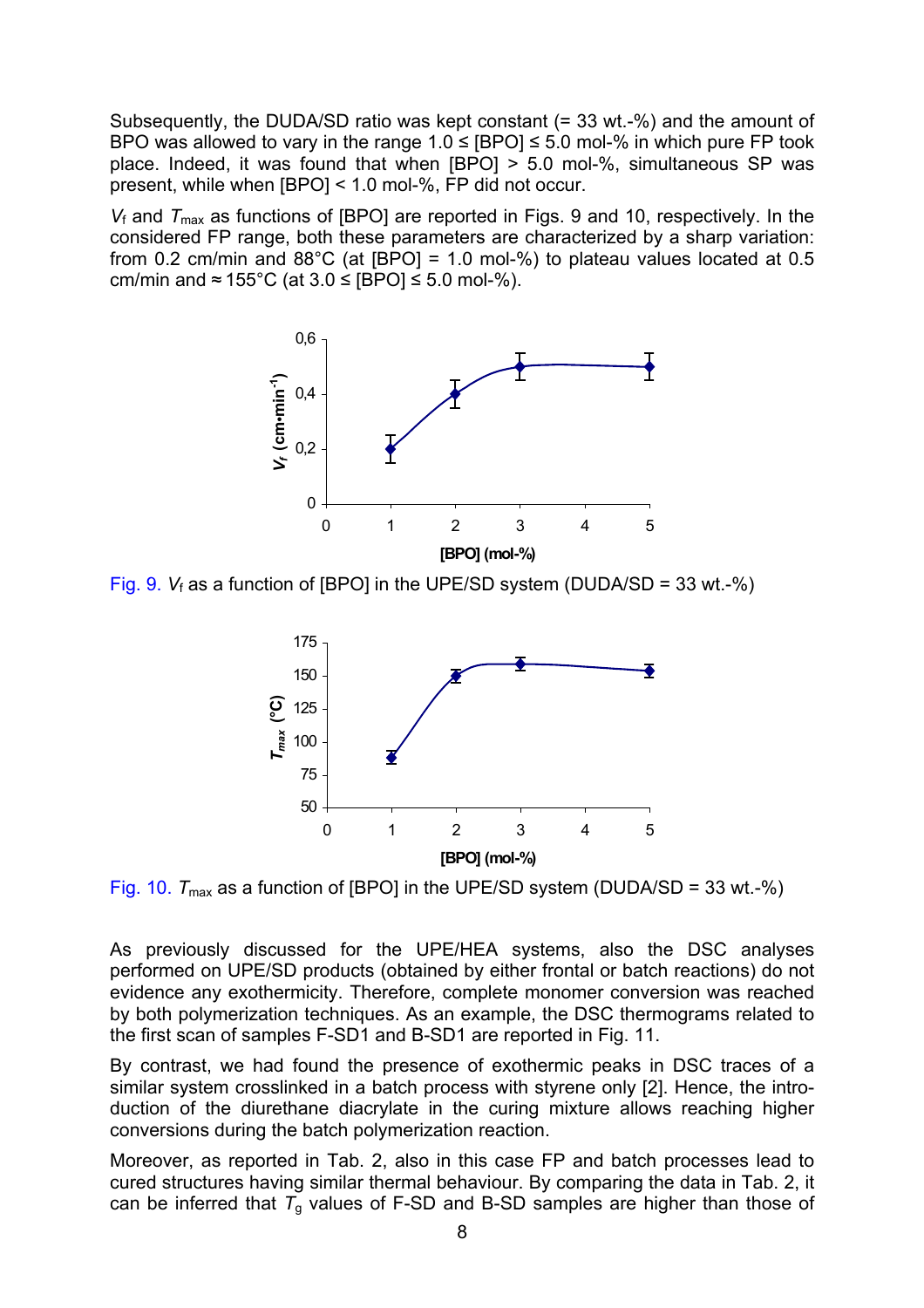the F-H and B-H series. This behaviour can be attributed to the larger mobility that HEA imparts to the final material with respect to the mixture SD.



Fig. 11. DSC thermograms of samples F-SD1 and B-SD1 (1<sup>st</sup> scan)

## *Use of HEA and DUDA mixtures as crosslinking agents*

To take a complete survey, another study was performed using various mixtures of HEA and DUDA as crosslinking agents (HD). Also in this case, the UPE/HD weight ratio was kept constant and equal to 70/30. In all these experiments, APS was used as the radical initiator.

The dependence of  $T_{\text{max}}$  and  $V_f$  on the HEA content is given in Tab. 4 for constant [APS] (3.0 mol-%). Similarly to what was found in the UPE/SD system, also in this case FP takes place only when the amount of DUDA in the curing mixture is < 50 wt.-%. However, this was due to the fact that, at larger DUDA contents, phase separation occurs.

| Sample            | <b>HEA/HD</b><br>in $wt.-%$ | Vf<br>in cm/min | $T_{\rm max}$<br>in $^{\circ}$ C |
|-------------------|-----------------------------|-----------------|----------------------------------|
| $F-H1$            | 100                         | 0.6             | 124                              |
| F-HD1             | 84                          | 0.8             | 119                              |
| F-HD <sub>2</sub> | 67                          | 0.6             | 129                              |
| F-HD <sub>3</sub> | 50                          |                 | 147                              |

Tab. 4.  $V_f$  and  $T_{\text{max}}$  as functions of the HEA/HD ratio ( $[APS] = 3.0$  mol-%)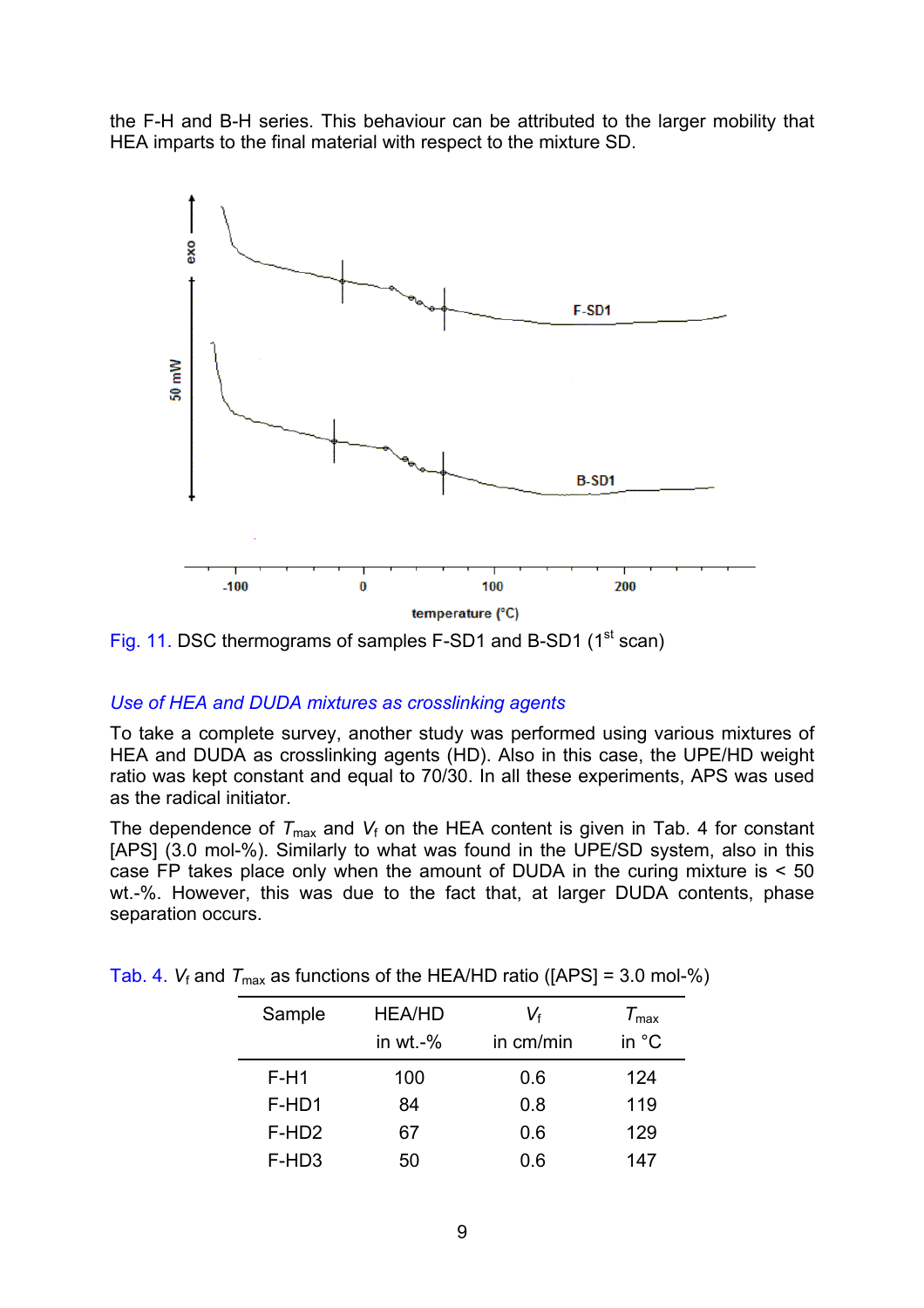The composition of the crosslinking mixture does not have significant effects on maximum temperature when HEA/HD  $\geq$  67 wt.-%. For smaller HEA contents, this figure rose to 147°C (HEA = 50 wt.-%). In the same range  $V_f$  kept almost constant at *c.* 0.6 cm/min with a maximum of 0.8 cm/min when the amount of HEA in HD was equal to 84 wt.-%.

A last series of experiments was performed to obtain information on the dependence of  $T_{\text{max}}$  and  $V_f$  on APS concentration (Tab. 5). Pure FP was observed in the range 1.0 ≤ [APS] ≤ 10 mol-%. Again, for [APS] < 1.0 mol-% no FP took place due to the small amount of heat released in the curing reaction. However, FP did not occur also when  $[APS] > 10$  mol-%. This finding is consistent with the gradual decrease of  $T_{\text{max}}$  as [APS] increases (from 126°C at [APS] = 1.0 mol-%, to  $111^{\circ}$ C at [APS] = 10 mol-%). However, it is not consistent with what was reported above for the other systems studied in the present work. At variance, the corresponding V<sub>f</sub> trend shows an evident increase from 0.4 to 0.9 cm/min when [APS] rises from 1.0 to 10 mol-%, respectively.

Sample [APS] in mol-% *V*f in cm/min *T*max in °C F-HD4 1.0 0.4 126 F-HD5 5.0 0.8 120 F-HD6 10 0.9 111

Tab. 5.  $V_f$  and  $T_{\text{max}}$  as functions of APS concentration (HEA/HD = 70 wt.-%; UPE/HD

= 70/30 w/w)



Fig. 12. DSC thermogram of sample  $F-HD1$  (1<sup>st</sup> scan)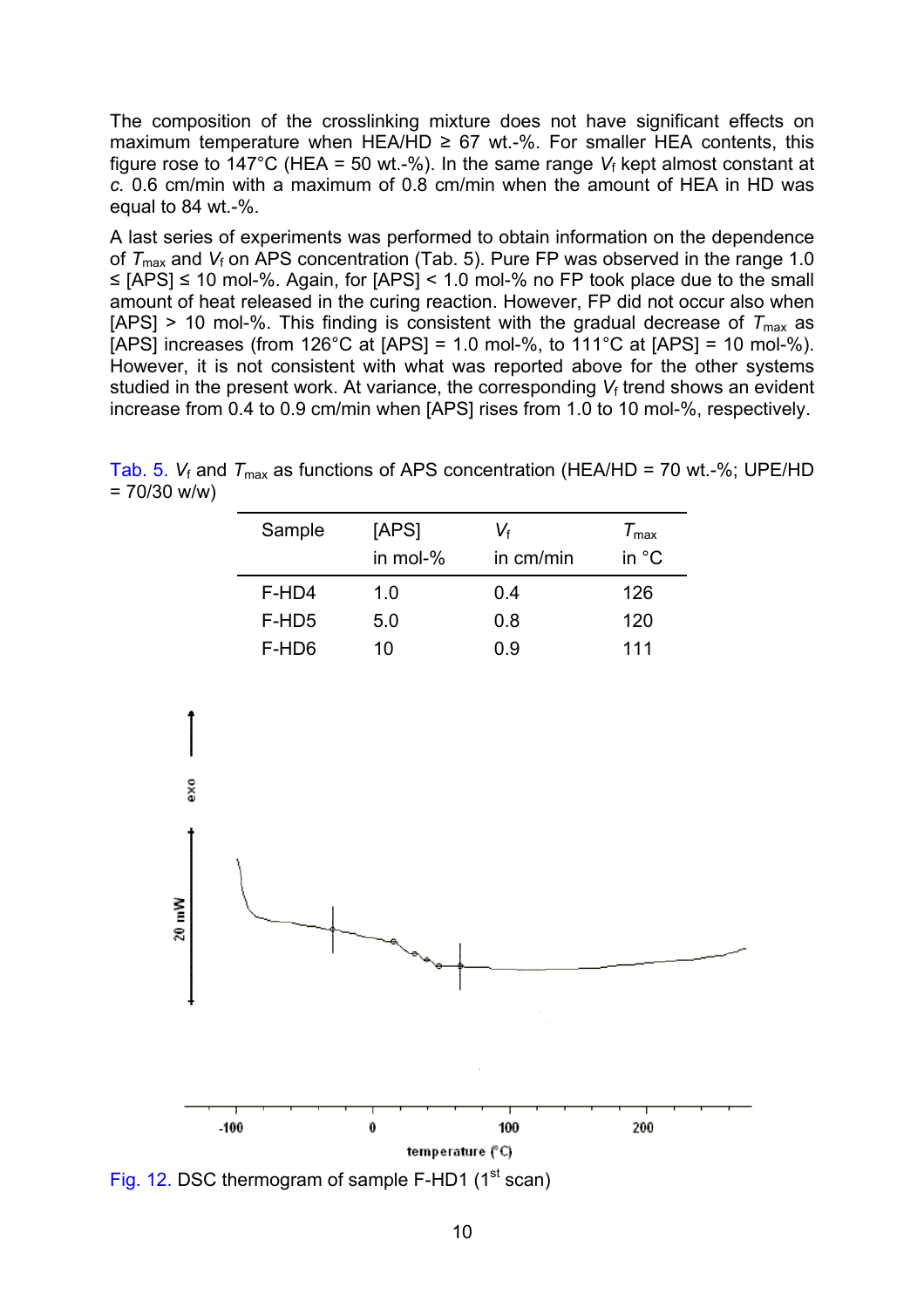A possible explanation of this apparent anomaly can be given by taking into account the diluting effect of APS, which is characterized by high molecular weight (*c.* 753) and, therefore, is used in relatively large weight amounts. Its contribution could be that of dispersing heat, thus decreasing  $T_{\text{max}}$  when its concentration rises. However, [APS] increase corresponds to a larger number of growing macromolecules per time unit, with the effect of increasing *V*f.

As reported for the other systems previously discussed, DSC thermograms do not exhibit any exothermicity regardless of the type of polymerization used for product preparation. As an example, a DSC trace referring to sample F-HD1 is reported in Fig. 12.

Therefore, also in this case products prepared by FP substantially behave like those obtained through batch polymerization, as also confirmed by their  $T<sub>g</sub>$  values (Tab. 2). Furthermore, no effect of the composition of the HD curing mixture can be pointed out. However, the replacement of St with HEA changes the  $T_q$  values of the obtained product (see Tab. 2), which decrease and become very similar to those determined for UPE/HEA systems, according to the increased mobility of the polymer network.

## **Conclusions**

A new series of UPERs cured with different crosslinking agents was successfully prepared by FP. At variance to what was previously found by us for the corresponding UPE/St resin [2], the thermal properties of all the products prepared in the present work have not been found to be influenced by the type of polymerization process adopted for their preparation. Indeed, while in that previous work batch polymerizations were characterized by lower conversion degrees than FP ones, in the present study no differences have been found in this respect. However,  $T<sub>q</sub>$  values are dependent on the crosslinking agent composition (HEA, SD, HD).

Finally, FP confirms to be a reliable polymerization method useful in an increasing number of practical applications having the advantage of being faster than the conventional technique (a few minutes, depending on  $V_f$  and reactor length, instead of 1 h) and that does not need continuous energy supply apart from that necessary for the ignition.

*Acknowledgement:* We wish to thank Berta Azpericueta for her kind assistance in the preparation of the manuscript. Funds provided by the University of Sassari and Consorzio Interuniversitario Nazionale di Scienza e Tecnologia dei Materiali (INSTM) are gratefully acknowledged.

[1] Fradet, A.; Arlaud, P.; in "*Comprehensive Polymer Science*", Eastmond, G. C.; Ledwith, A.; Russo, S.; Sigwalt, P.; editors; vol. 5, pp. 331 - 344, Pergamon Press, Oxford **1989**.

[2] Fiori, S.; Malucelli, G.; Mariani, M.; Ricco, L.; Casazza, E.; *e-Polymers* **2002**, no. 057.

[3] Yokelson, H. B.; Fleet, J. V.; Medema, K. E.; BP Corporation North America Inc., Chicago (IL, U.S.A.), *US Pat.* **2002**, 6358620.